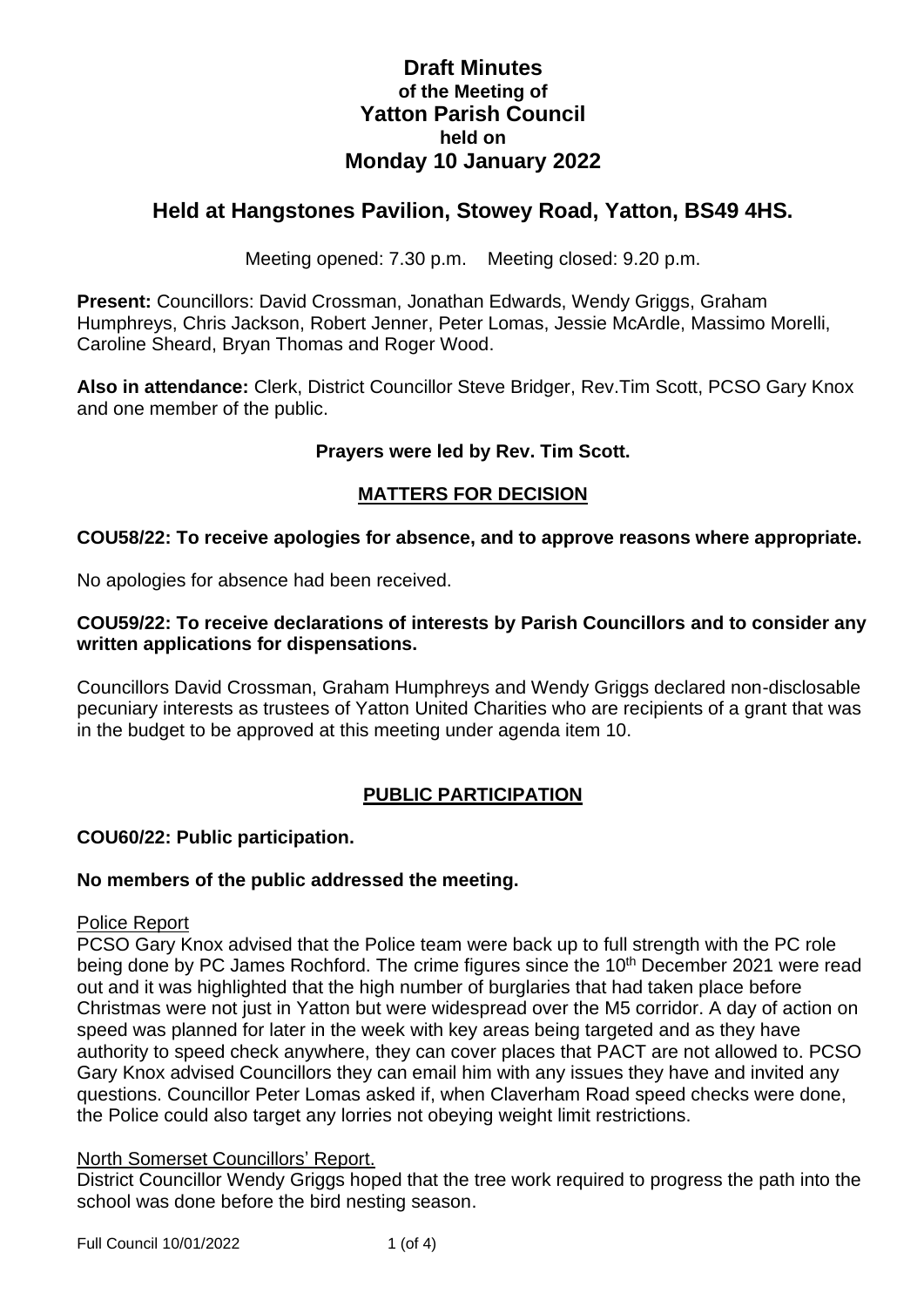Councillor Steve Bridger spoke regarding the current budget process at North Somerset Council and his drive to include provision for the Strawberry Line extension to Clevedon within the Capital programme. There was no news on the Active Travel Plan funding. The two planning appeals for Moor Road and Rectory Farm and work on the Local Plan were taking a great deal of time due to the short time frames given by the Inspector. There were on-going discussions regarding the road in Wakedean Gardens and recycling collections.

### Parish Liaison Officer Report

No report as new Liaison Officer not appointed yet.

## **MATTERS FOR DECISION**

### **COU61/22: Minutes of the meeting of the Council held on 8th November 2021.**

The Minutes of the meeting held on 8th November 2021 were approved as a correct record and signed by the Chairman.

### **COU62/21: Exclusion of public:**

# **NOT REQUIRED.**

### **COU63/22 To consider co-option of a new Councillor into South Ward.**

Councillors Jonathan Edwards and Chris Jackson had interviewed Steven Lister prior to the meeting and recommended his co-option onto the Council.

**RESOLVED:** to appoint Steven Lister to the Council under South Ward.

Councilor Steven Lister read his Declaration of Acceptance of Office to the meeting.

**RESOLVED:** to appoint Councillor Steve Lister to the Planning and Amenities Committees.

### **COU64/22 To consider sending a model letter regarding the importance of having the facility to hold meetings remotely.**

Further to discussion about the wording within the model letters Councillors considered both models were too long and therefore had less impact. They concluded that the final sentence on the models were sufficient to make the necessary point as follows:

'*We implore you to support our call for the Government to amend legislation to provide councils with the flexibility to use virtual meeting options for council meetings.'*

**RESOLVED:** to approve the above wording for a letter to Dr Liam Fox.

### **\*\*\* The meeting was suspended and reconvened during the next item to allow District Councillor Steve Bridger to speak.**

**COU65/22 To discuss ownership and management of the land at The Orchard, Moor Road (subject of appealed planning application by Persimmon 19/P/3197/FUL) with a view to incorporating this into the s106 agreement, that will become activated if the Persimmon appeal succeeds.**

Full Council 10/01/2022 2 (of 4) The Council had received information regarding this matter within tight timeframes that had been set by the appeal process. A meeting had been scheduled with North Somerset Council Planning Officer ahead of this evenings meeting to ask for further clarification on a number of queries. The meeting had been postponed so discussion was held with the information available as it was unclear if another meeting could be scheduled within the tight time frames. Members were keen to assist the appeal in any way possible and maintain the consistent stance the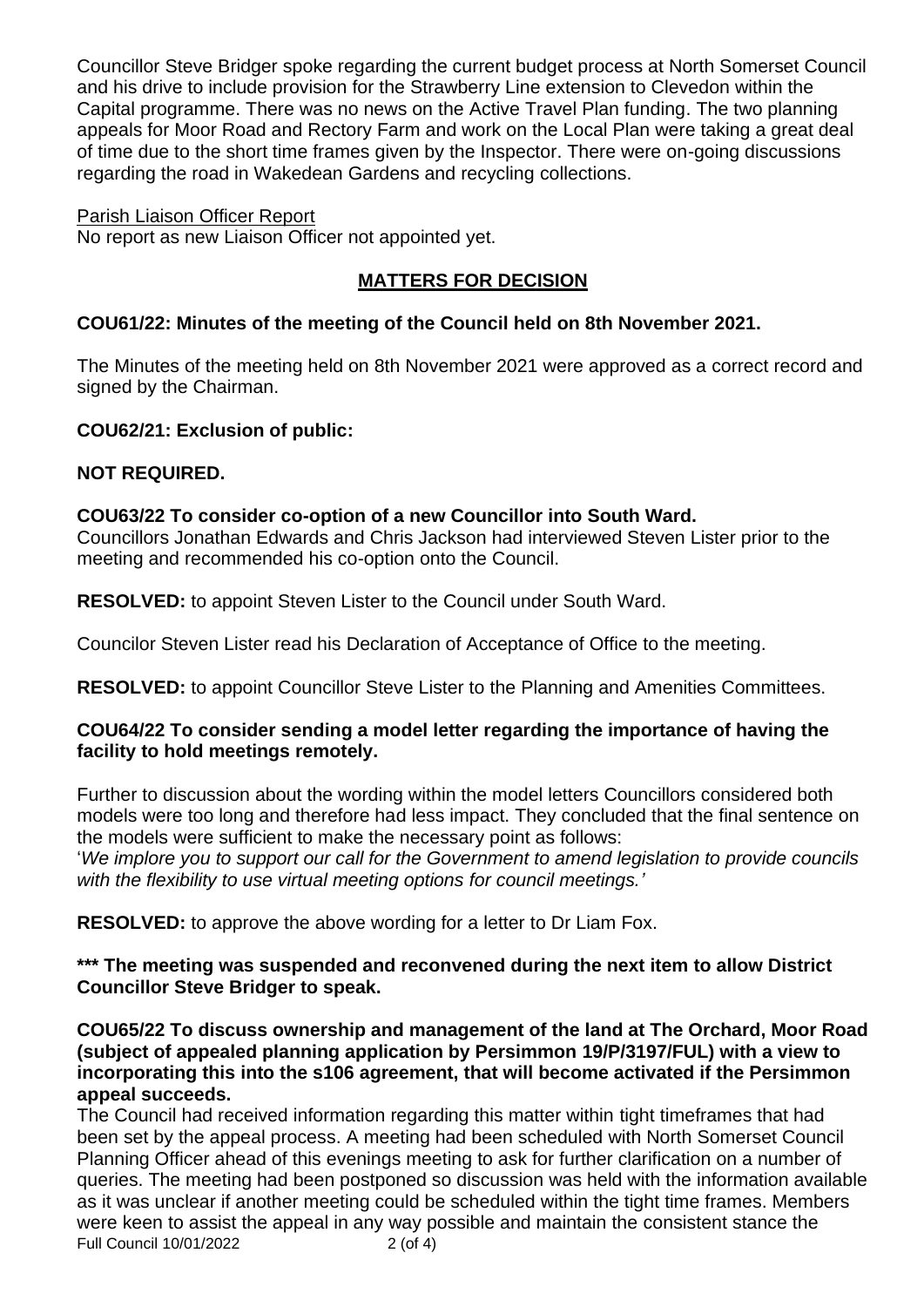Parish Council had always taken about the preservation of the orchard without any access road through it and on to Moor Road. It was appreciated that the formation of this S106 agreement was required should the appeal be successful and the development approved. Discussion took place about the wording the Parish Council suggested for the S106 agreement. In light of clarification needed about of certain aspects of the orchard within the Persimmon plans members wished to agree initial wording that would be appropriate in general terms and reserve an opportunity to amend them at a Planning Committee meeting  $17<sup>th</sup>$  January should the required clarification be obtained in time.

**RESOLVED:** to approve the following wording for submission to North Somerset Council and amend if required at Planning Committee 17<sup>th</sup> January 2022.

*" Within 2 months of being called upon by the Council to do so, the Owners shall transfer the Orchard to Yatton Parish Council (or its nominee) by way of a Wildlife Area Transfer, which will be subject to an obligation to maintain and manage the space in accordance with biodiversity principles that recognise its specific value."*

### **COU66/22 To discuss rejoining membership to the Parish Council Airport Association and the Campaign to Protect Rural England.**

**RESOLVED:** to re-join the PCAA for 2022-23. **RESOLVED:** to re-join the CPRE for 2022-23.

### **\*\*\* The meeting was suspended and reconvened during the next item to allow District Councillor Steve Bridger to speak.**

### **COU67/22 . To consider and approve the Parish Council's budget and to set the precept for 2022-23.**

The Finance Administration and Personnel Committee had worked on the budget with staff over the autumn and had recommended the budget for approval at their meeting held on December 13<sup>th</sup> 2021. The budget had been based on the current precept as the electronic precept form had not been received in time for that meeting. The Clerk had been requested to run 1 to 5 % increases when the form was received and these scenarios were within the Clerk's budget report circulated prior to this meeting with the budget and ear marked reserves reports.

**RESOLVED**: to request a precept for 2022-23 of £238,154. This represented a 5% increase to cover inflationary costs but with only a small increase on the Band D property in Yatton from £77.52 this year to £78.81 in 2022-23 (£1.29 increase per annum).

**RESOLVED:** to approve the budget as recommended by the Finance Administration and Personnel Committee subject to revising the precept to £238,154 next year and to create a new code under 102 Local Democracy for remote meeting equipment and allocate £1,000.

\*\*\* Councillors requested an agenda item for the next Finance Administration & Personnel Committee meeting to discuss the displaying of additional papers with agendas.

### **COU68/22 To consider approving the Action Plan 2022-23 as recommended on December 13th 2021 by the Finance, Personnel and Administration Committee.**

**RESOLVED:** to approve the Action Plan 2022-23 without amendment.